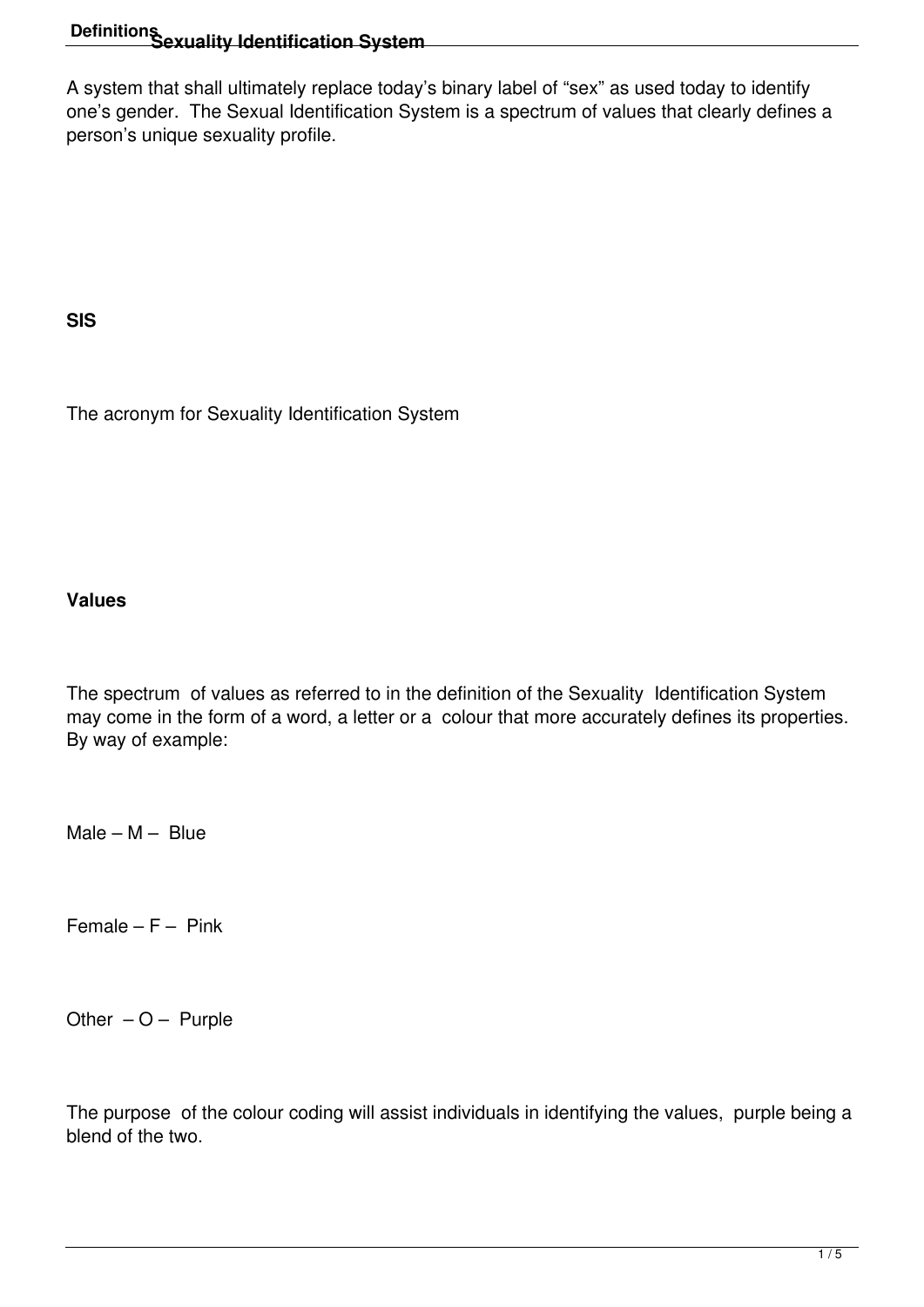Definitions<br>"Other" is used here in a generic sense to simply say anything that is other than Male and other than Female. Individuals may feel strongly to replace the term "Other" with their own self-defined label.

# **Categories**

Currently there are five (5) categories within the Sexuality Identification System. They are referred as Category 1, 2, 3 4 and 5 respectively. Each category is synonymous with a Key Identifier label, namely;

*Category 1* **being Biology,**

*Category 2* **being Presentation**

*Category 3* **being Identify**

*Category 4* **being Preference**

*Category 5* **being Posturing**

# **Biology, Presentation, Identification, Preference and Posturing**

These are key identifiers and are the terms to more accurately describe each Category.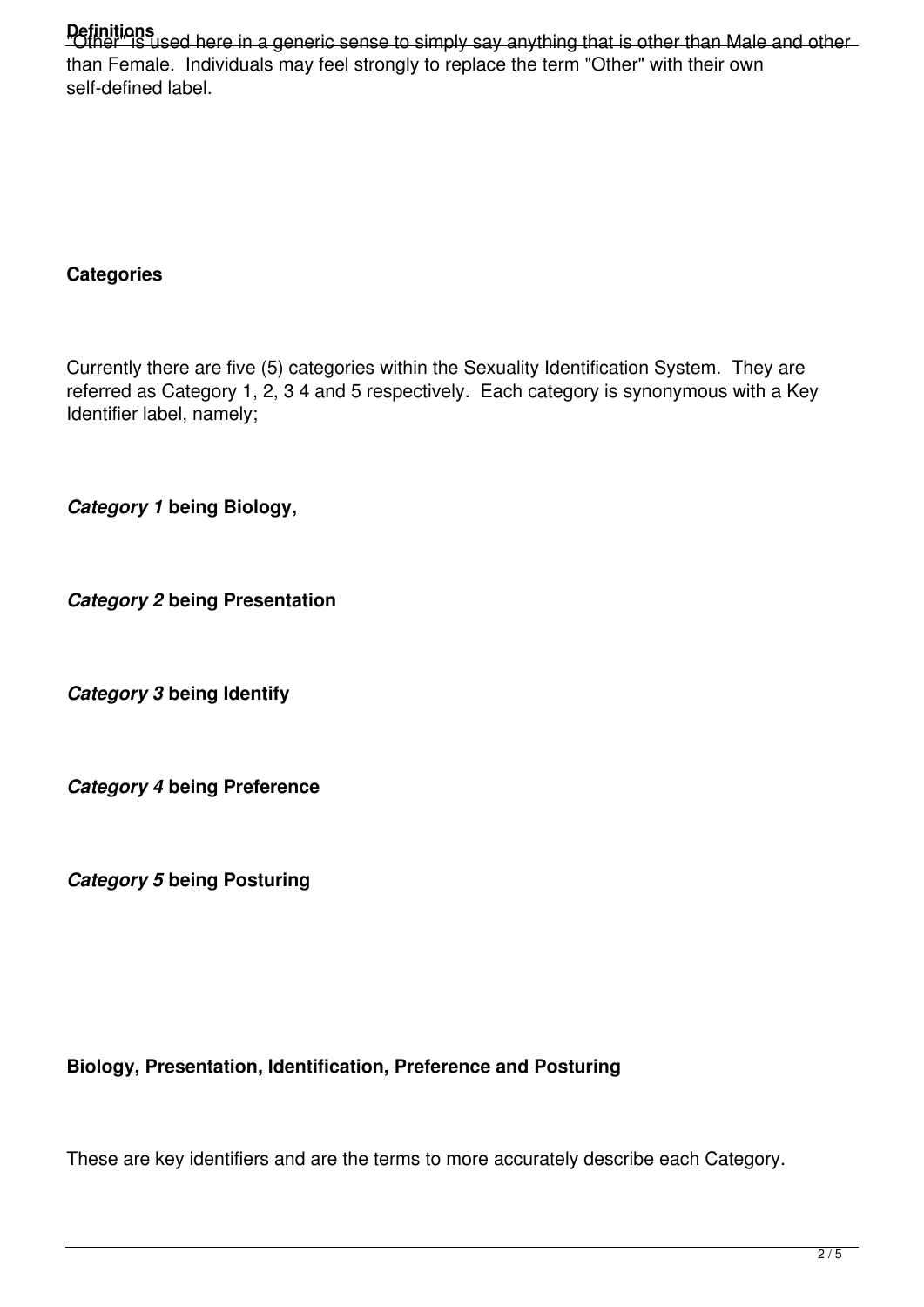# Definitions<br>The order and the positioning of these categories are fundamental and must be maintained in order for the system to make sense.

#### **BPIPP** *(pronounced bee-PIPP)*

Is the acronym for Biology, Presentation, Identification, Preference and Posturing. The pronunciation helping those to remember the labels of each of the Categories.

#### **Biology**

This defines the physical biology of what you were born as. This includes physical genital variations. Eg: Male, Female, Other. Various common and self-defined terms: Inter-sexed, AIS, etc.

# **Presentation**

This defines our physical appearance.

 This may include clothes, make-up, hair and general physical appearance. Included in this are any and all surgical procedures for reconstructive and cosmetic purposes.

Eg: Male, Female, Other.

 Various common and self-defined terms: Androgynous, Gender Queer, Gender Variant, GRS, etc.